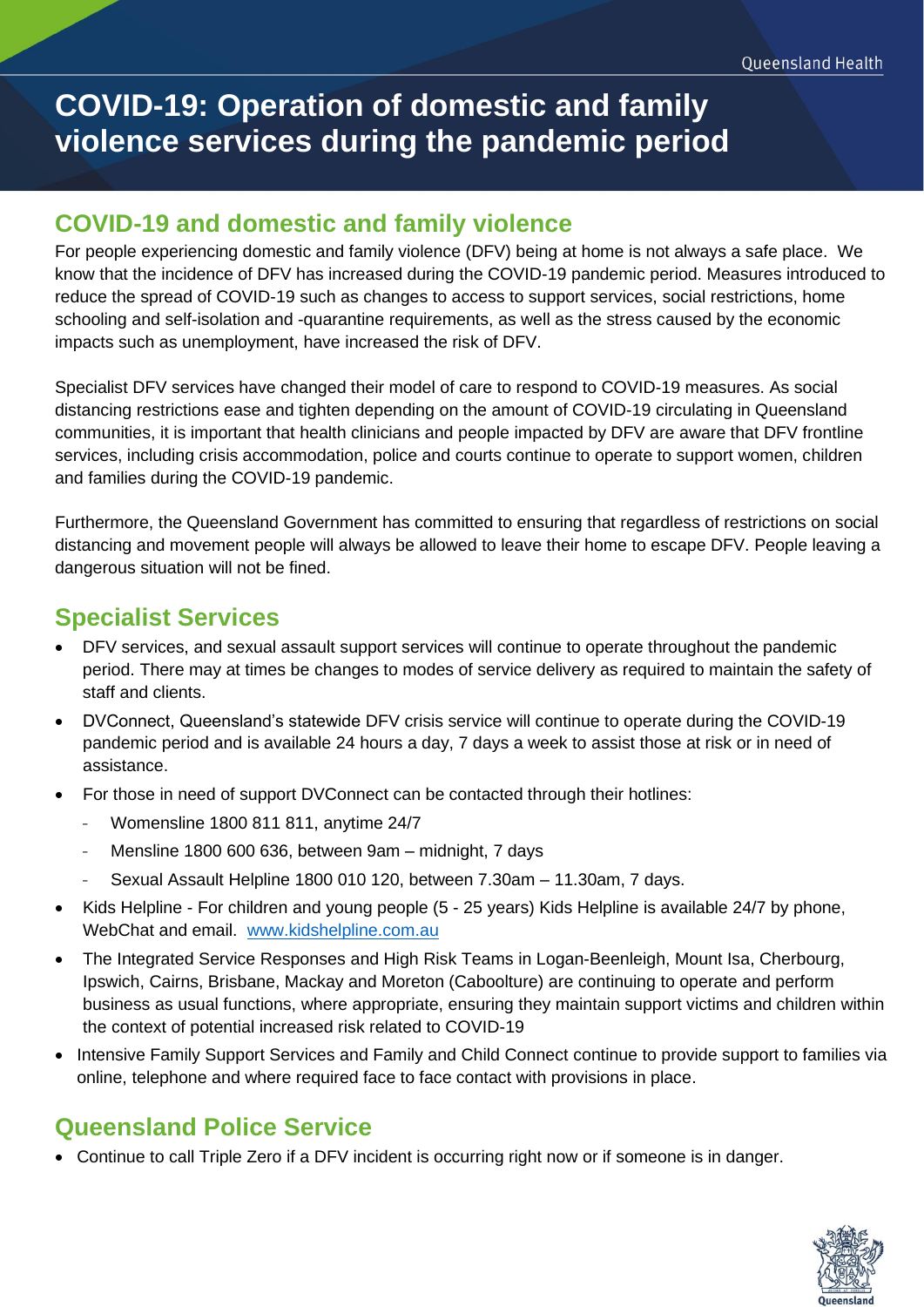- The Queensland Police Service (QPS) continues to respond to all DFV calls for service during the whole-ofgovernment COVID-19 response.
- If community members have information about DFV and an offence is not happening now and the person is safe, then contact Policelink on 131 444.
- It is acknowledged that restrictions on movement as a result of COVID-19, including staged lockdowns and self-isolation and -quaratine may cause barriers to reporting incidents of DFV to police.
- QPS has developed alternative online/SMS for members of the community to request police contact in relation to DFV incidents.
- The new online reporting is for non-life-threatening incidents. If the safest way for people to contact police is online, then use the options at [https://www.police.qld.gov.au/domestic-violence.](https://www.police.qld.gov.au/domestic-violence) Police will then return contact with that person by phone or email as indicated by the enquirer.
- Police also have an SMS (text message) capability for hearing impaired and identified vulnerable people. Individuals can [register here](https://www.police.qld.gov.au/units/policelink-131-444/message-service-for-deaf-hearing-impaired-and-vulnerable-persons) for this service.

#### **Courts**

- All Magistrates' Courts are open. DFV matters continue to be heard with urgent and high-risk matters being prioritised.
- Applications for DFV orders can be made online or filed by post to the Court if it is not urgent.
- Urgent applications can still be made in person at the Court by private applicants if QPS have determined that a Police Protection Notice is not appropriate.

#### **Housing**

- The Department of Housing customer [website](https://www.hpw.qld.gov.au/news-publications/news?topic=covid19-housing) is being frequently updated with information on housing assistance being offered to Queenslanders, as well the latest updates and alerts regarding actions and advice from the government.
- The [Residential Rental Hub](https://www.covid19.qld.gov.au/the-hub) provides simple and clear information for tenants, property managers and owners with material and services to assist them in sustaining their tenancy during COVID-19.
- The Hub is a great resource that you can recommend to clients who might have queries about what recent government announcements mean for them and what support is available.
- The Residential Rental Hub is a joint initiative of the Residential Tenancy Authority (RTA), Real Estate Institute of Queensland, Tenants Queensland and the Department of Housing and Public Works.

# **Disability**

- The [Queensland Health website](https://www.qld.gov.au/health/conditions/health-alerts/coronavirus-covid-19/information-for/people-with-a-disability) has a range information available for people with a disability.
- [Women With Disabilities Australia \(WWDA\)](http://wwda.org.au/) has created a [Coronavirus COVID-19 page](http://wwda.org.au/coronavirus-covid-19/) of resources. It includes information on issues for women with disability such as access to grocery items and medications, as well as Auslan interpretations, easy English factsheets and resources for surviving social isolation.
- [People with Disability Australia \(PWDA\)](https://pwd.org.au/) has created a [COVID-19 Hub.](https://pwd.org.au/covid-19-hub/) This hub includes latest news, accessible resource, where to get help, information on disability support services and more.

# **Elder Abuse**

- The [Queensland Health website](https://www.qld.gov.au/health/conditions/health-alerts/coronavirus-covid-19/information-for/older-queenslanders) provides a range of information specifically for older Queenslanders.
- In March 2020, COMPASS launched the [Guiding Action on Elder Abuse website.](https://health.us10.list-manage.com/track/click?u=1108de8332cef333bc1956686&id=ed9b86c7e5&e=1751ecdc08&utm_source=National_Seniors_Australia&utm_medium=Email&utm_campaign=Connect%20E-News&utm_content=Connect%20E-News%20120320) The website includes clear and detailed information about:
	- o recognising elder abuse